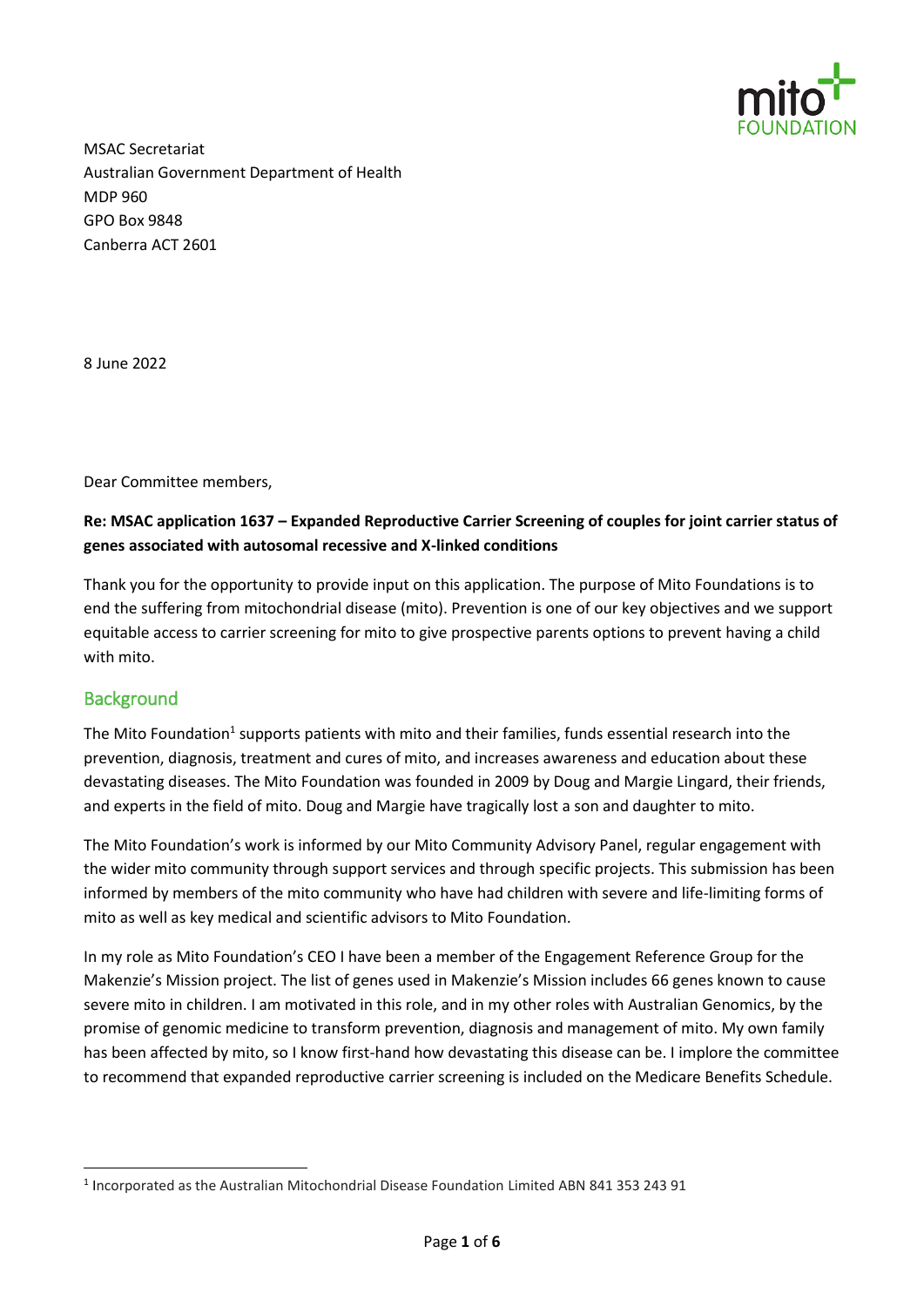

# Mito can have a devastating impact on children and families

While mito can affect people of any age, cause symptoms in almost any organ and have a wide range of severity, the forms of mito included in this submission are known to have childhood onset, cause multiple disabilities and lead to early death. As one example, several genes known to cause Leigh syndrome are included in the proposed gene list. Children with Leigh syndrome experience developmental delays, low muscle tone, epilepsy and problems with feeding and breathing.

Treatments for mito are limited to exercise, dietary supplements, and the treatment of symptoms. Although there are some promising treatments for some forms of mito in the research pipeline, it is not likely that these will significantly alter the prognosis of children born with severe forms of mito for many years.

Without mito, my daughter would have been able to do what other kids her age could do: walk, talk, eat and participate in everyday life without needing additional support. Her childhood would not have been focused on trying to acquire basic skills and then to lose those as her health declined.

Of all the things I would have wanted to change for her, it would have been for her to be able to really communicate – to say what she wanted to say and really be heard. What she thought about things, what she wanted to wear, when she was hungry, when she was in pain.

Mother to a child with mito who died before her 10<sup>th</sup> birthday

# The mito community supports prospective parents being able to choose to be screened

The mito community is passionate about preventing mito, including through the use of assisted reproductive technologies. This is best illustrated by the successful community driven campaign for legalisation of mitochondrial donation, an emerging technology to enable families with a disease causing mitochondrial DNA mutation to prevent passing this on to their children.

For those parents who have had a child with a severe form of mito caused by a recessive gene mutation, almost all known to Mito Foundation either choose not to have more children or choose to use genomic technologies to reduce the risk of their subsequent children having the same form of mito. Dion's family provides one such example.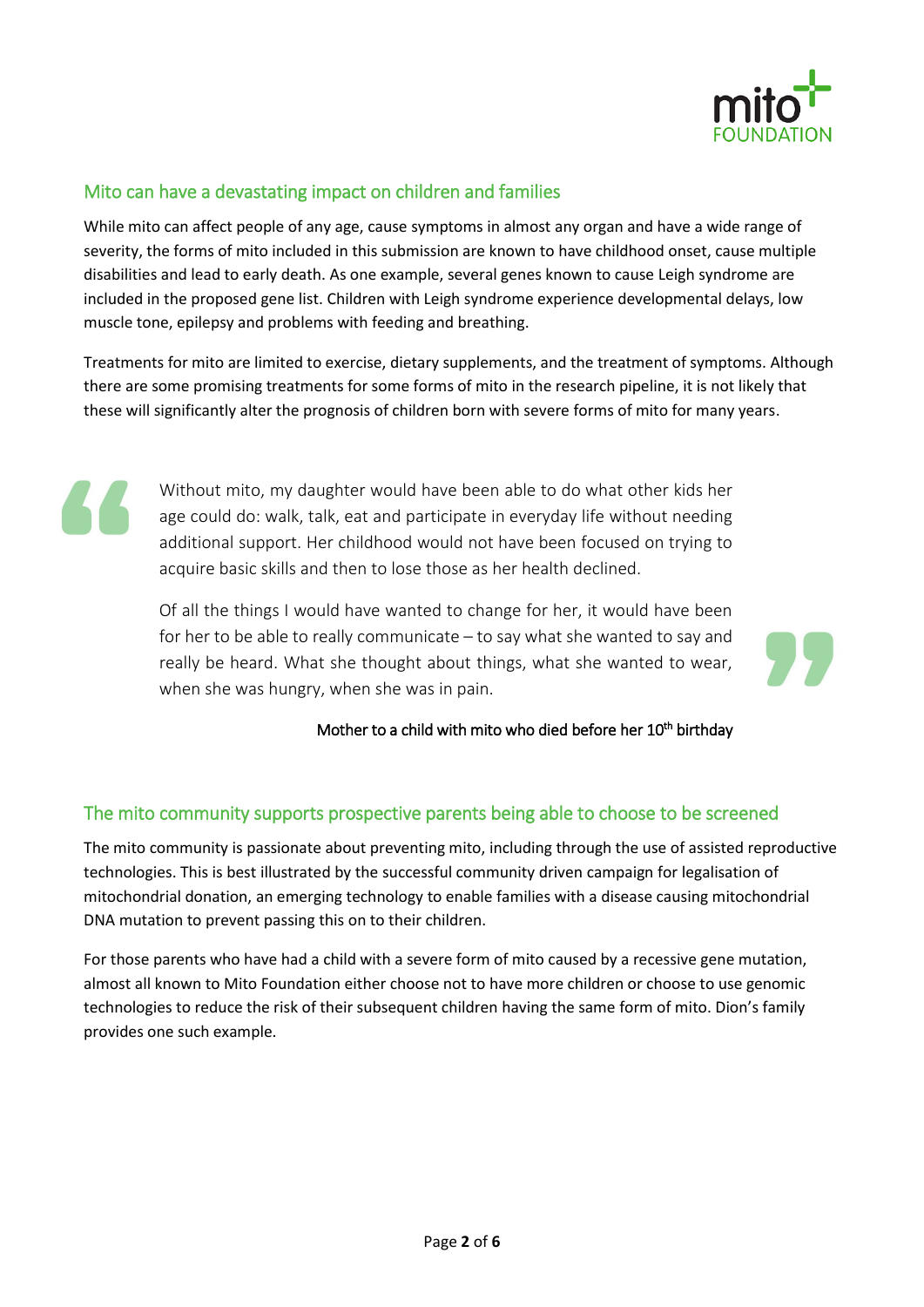

We were just like any other couple expecting their second child: excited and perhaps a little more confident than the first time round when we welcomed our little girl Erin into the world a couple of years previously. We dreamt about his first day at school, about teaching him to ride a bike and what he'd want to be when he grew up.

Dion was a perfect little package when he arrived. He was born into a doting family and had the world at his tiny feet. When Dion reached 8 months, we realised that something was wrong and after many exasperating visits to various doctors and specialists, Dion was diagnosed with Leigh syndrome, a fatal type of mitochondrial disease, for which there is no cure. At just three years old, Dion succumbed to Leigh's Disease, after a brave and inspiring fight.

We talk about Dion all the time. We'll always have that person missing at the Christmas table. We'll save a spot for him and put his star on the Christmas tree.

The loss of a child is perhaps the hardest thing anyone can experience, but we picked up the pieces of our lives and tried to move forward. I fell pregnant again but this unborn baby was also diagnosed with Leigh syndrome. We made the heart-rending decision to terminate the pregnancy. We wanted to try again for another child, but did not to risk him or her having to suffer the pain and debilitation of Leigh syndrome. So we decided try in vitro-fertilisation and pre-implantation genetic diagnosis. We identified the gene change that my husband and I carried that caused Dion's Leigh syndrome. We were able to test the embryos for a defective copy of the gene.

On the 18th November 2011, I gave birth to a beautiful, bouncing – and most importantly disease-free – little boy. Thanks to advances in science and to the big brother he'll never meet, Levi is growing into a happy, healthy little boy with his whole life ahead of him.

More recently, my eldest daughter went through genetic counselling to understand her own risk of having a child with mito. It was a relief to have this testing available to her. I look forward to having this testing available to all Australians.

#### Tracey, Mum to Dion, who lived with Leigh syndrome

Even for families who do not choose to use reproductive technologies to avoid having a child with mito, expanded reproductive carrier screening may allow early diagnosis of mito. This will shorten the diagnostic odyssey and create new windows for early intervention.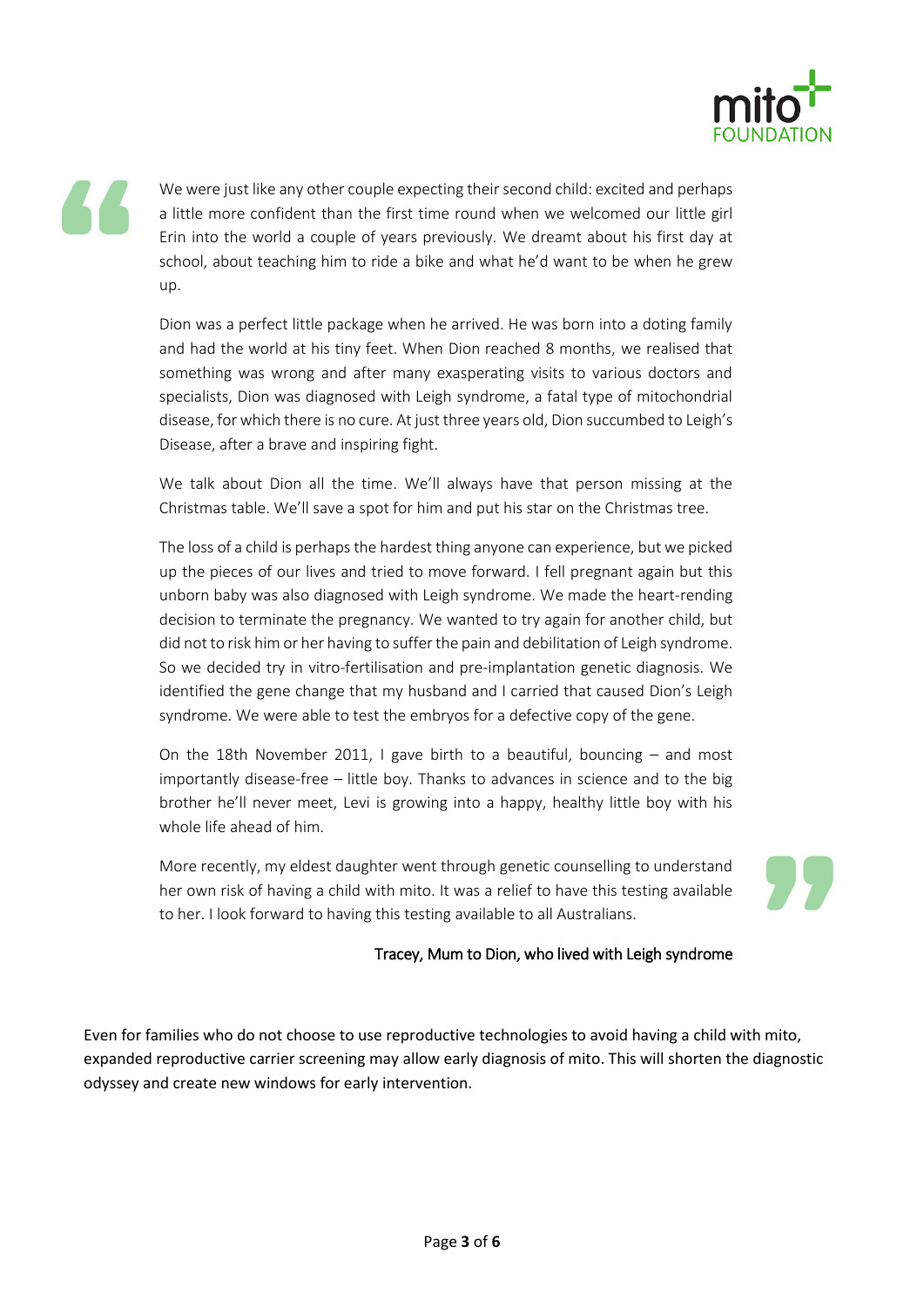

# Pre-test and post-test genetic counselling is essential

Mito Foundation recognises that genomic medicine is leading to increased demand for genetic counselling services. Medicare funding for expanded reproductive carrier screening will further increase demand. We believe this will be a challenge for implementation but should not be a barrier to making this technology available.

Mito Foundation supports two different approaches to the two stages of pre-conception carrier screening. We have some concerns about the readiness of the health workforce, which are outlined below:

|                                                                           | <b>Health</b>                                                                                                                                                              |                                                                                                                                                                                                                                                                                                                                                                                                                                                                                                                                                                                                                                                                                                                                                                                                                                       |
|---------------------------------------------------------------------------|----------------------------------------------------------------------------------------------------------------------------------------------------------------------------|---------------------------------------------------------------------------------------------------------------------------------------------------------------------------------------------------------------------------------------------------------------------------------------------------------------------------------------------------------------------------------------------------------------------------------------------------------------------------------------------------------------------------------------------------------------------------------------------------------------------------------------------------------------------------------------------------------------------------------------------------------------------------------------------------------------------------------------|
| <b>Stage</b>                                                              | professionals<br>involved                                                                                                                                                  | <b>Key issues</b>                                                                                                                                                                                                                                                                                                                                                                                                                                                                                                                                                                                                                                                                                                                                                                                                                     |
| <b>Pre-test</b><br>counselling<br>for all<br>couples                      | General<br>practitioners,<br>obstetricians,<br>midwives,<br>nurses, fertility<br>specialists, and<br>genetics health<br>professionals.                                     | It is vital that health professionals who order the test are able to explain what is<br>included in the test, what is not included in the test, and to help couple choose<br>between laboratory providers.<br>If a couple has carrier screening and subsequently has a child diagnosed with a<br>genetic condition, being confused about the testing they have had can cause<br>unnecessary additional grief and anxiety. Mito provides a relevant example as<br>there are so many genes that can lead to childhood forms of mito that there will<br>continue to be couples who show no elevated risk results from carrier screening<br>but who will still have a child subsequently diagnosed with this devastating<br>disease.                                                                                                      |
|                                                                           |                                                                                                                                                                            | Mito Foundation supports a wide range of providers being able to order the test,<br>and that online consent is available, to improve access to testing particularly in<br>regional, rural and remote areas. Telehealth services can be a useful tool to<br>ensure equitable access to skilled health professionals.<br>We also believe that ongoing investments in training and resources are key to<br>ensure that health professionals have the knowledge and skills needed to support<br>couples to make an informed choice. T                                                                                                                                                                                                                                                                                                     |
| Post-test<br>counselling<br>for those<br>with<br>elevated<br>risk results | Specialist<br>genetic<br>counsellors and<br>clinical<br>geneticist This is<br>complex and<br>beyond the<br>reasonable<br>skills/knowledge<br>of a GP, nurse<br>or midwife. | This is a complex genetic counselling process that often requires medical input to<br>help couples understand meaning of test results, the uncertainty of<br>phenotype/genotype correlations, understanding lived experiences of the<br>condition and guide couple through decision making process.<br>Mito Foundation supports ongoing work to increase the size of the genetic<br>counselling and clinical genetics workforces. We are also concerned about how<br>already overburdened specialist services cope with these additional referrals.<br>Although we understand this is beyond the scope of MSAC's decision making on<br>this application, we encourage the Department of Health to ensure that the<br>implementation of this new item number does not extend existing waiting times<br>for clinical genetics services. |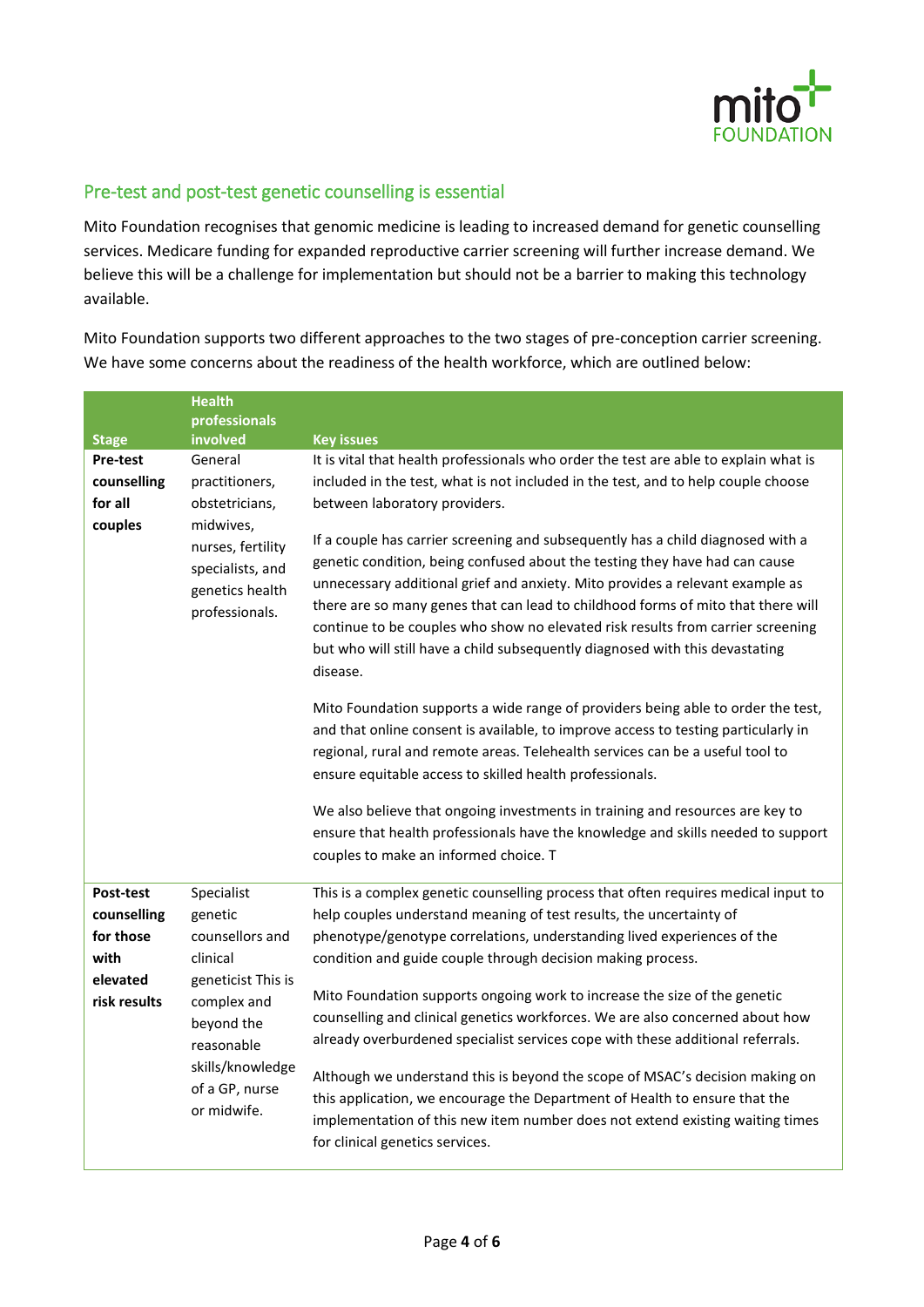

# We support a flexible approach

Mito Foundation supports the application's approach to drafting the proposed MBS item to not be specific to testing technologies or a fixed gene list. This will allow the program to respond to changing testing technology and improving knowledge of disease causing gene variants. We encourage MSAC to make recommendations to the Department of Health for establishing a robust process that will ensure that the list of genes included in funded testing can be refined as new disease causing variants are discovered and knowledge of other genes improves. The process for changing the gene list needs to be flexible and responsive.

This is important to mitochondrial disease because:

- there are a large number of different autosomal recessive genes that can lead to mito
- there are new gene variants being discovered frequently
- our knowledge, particularly about genotype-phenotype correlation, is improving.

### Ongoing consumer and community input is vital

 $\overline{a}$ 

Mito Foundation believes that improved community and consumer engagement in future review of genes being considered for screening is important. We do not suggest that the current gene list is incorrect or inappropriate, as it has focussed on some of the most severe paediatric onset, life limiting conditions with relatively consistent phenotypes. However, future decisions may be less clear and a robust process should be established as a part of implementing these new MBS items.

Mito Foundation was involved in the citizen's panel<sup>2</sup> and citizen's jury<sup>3</sup> convened as a part of the process to legalise mitochondrial donation research. These models may be useful in determining which conditions a 'reasonable' couple would take steps to avoid having a child with, one of the criteria suggested in the application.

Our experience was that this process allowed complex scientific information, varied community perspectives and the lived experiences of the mito community to be considered in the decision making process. We also found that the process of a full citizen's jury was resource intensive and took considerable time, so we suggest that a nimbler process informed by a citizen's jury approach may be more appropriate.

A similar process could improve on the review process used for Mackenzie's Mission by including more input from people with lived experience of rare disease. While both medical knowledge of conditions and relevant published research are vital to these decisions, we implore MSAC to consider the lack of published research into the lived experience of families with children with these conditions, particularly non-medical

<sup>&</sup>lt;sup>2</sup> The report from this panel is available at Mitochondrial Donation Community Consultation Citizens' Panel Position Statement

<sup>&</sup>lt;sup>3</sup> A J Newson, S de Lacey, D K Dowling, S Murray, C M Sue, D R Thorburn, L Gillam, C Degeling, Public attitudes towards novel reproductive technologies: a citizens' jury on mitochondrial donation, Human Reproduction, Volume 34, Issue 4, April 2019, Pages 751–757, https://doi.org/10.1093/humrep/dez021